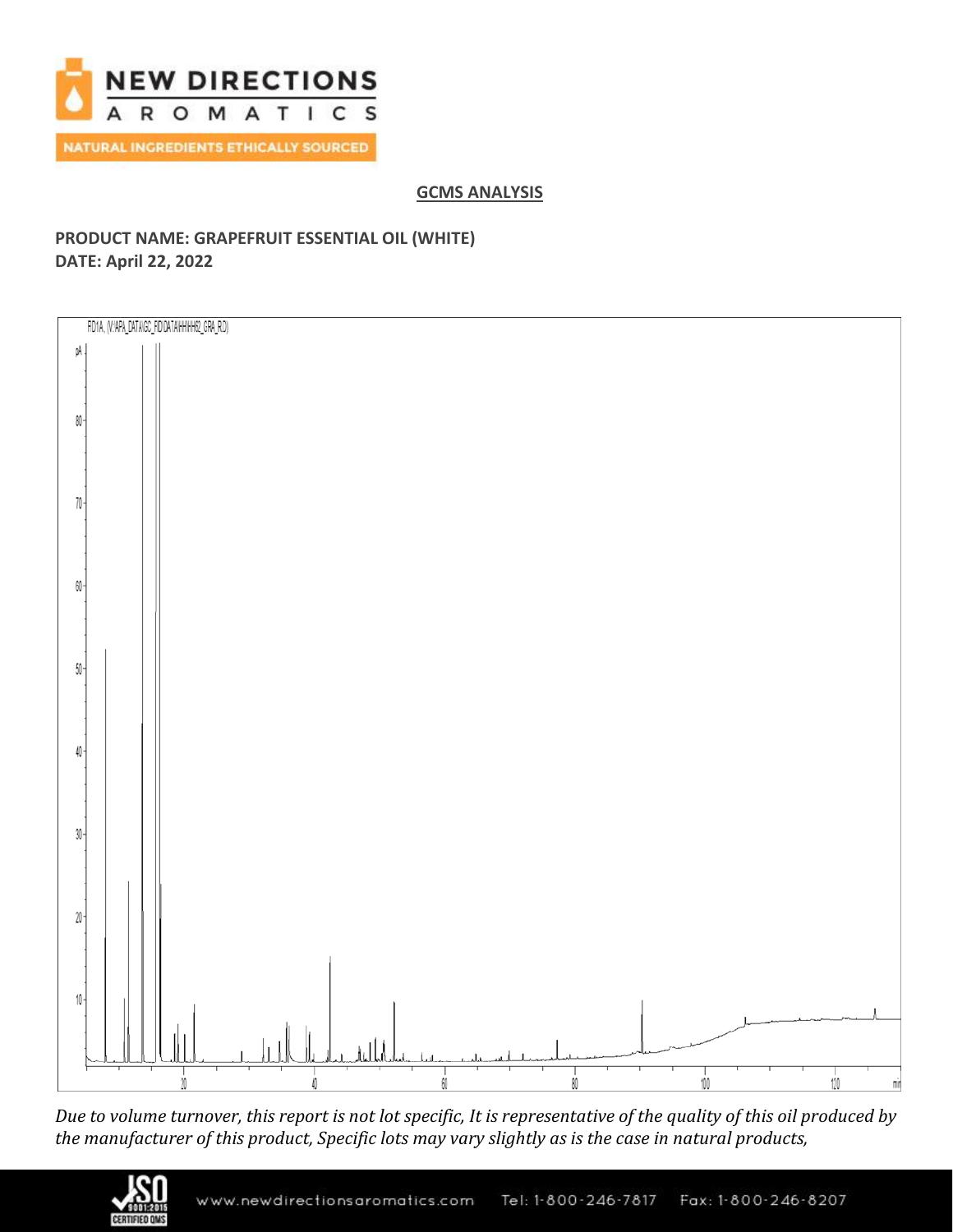

**NATURAL INGREDIENTS ETHICALLY SOURCED** 

# **GCMS ANALYSIS** *(cont'd,)*

### **PRODUCT NAME: GRAPEFRUIT ESSENTIAL OIL (WHITE)**

| <b>Peak</b>    | $RT$ (min) | <b>Compound name</b>        | $\frac{0}{0}$ |
|----------------|------------|-----------------------------|---------------|
| 1              | 7,89       | alpha-PINENE                | 0,59          |
| $\overline{2}$ | 10,85      | beta-PINENE                 | 0,13          |
| 3              | 11,46      | <b>SABINENE</b>             | 0,37          |
| $\overline{4}$ | 13,66      | beta-MYRCENE                | 1,93          |
| 5              | 13,74      | alpha-PHELLANDRENE          | 0,02          |
| $\overline{6}$ | 16,22      | <b>LIMONENE</b>             | 94,41         |
| $\overline{7}$ | 16,40      | beta-PHELLANDRENE           | 0,28          |
| 8              | 18,59      | gamma-TERPINENE             | 0,06          |
| 9              | 19,05      | trans-beta-OCIMENE          | 0,08          |
| 10             | 20,10      | p-CYMENE                    | 0,06          |
| 11             | 21,55      | <b>OCTANAL</b>              | 0,13          |
| 12             | 28,87      | <b>NONANAL</b>              | 0,03          |
| 13             | 32,12      | LIMONENE cis-1,2-EPOXIDE    | 0,06          |
| 14             | 33,00      | LIMONENE trans-1,2-EPOXIDE  | 0,04          |
| 15             | 34,63      | <b>CITRONELLAL</b>          | 0,03          |
| 16             | 34,69      | <b>OCTYL ACETATE</b>        | 0,05          |
| 17             | 35,73      | alpha-COPAENE               | 0,10          |
| 18             | 36,15      | <b>DECANAL</b>              | 0,16          |
| 19             | 38,80      | beta1-CUBEBENE              | 0,09          |
| 20             | 39,26      | <b>LINALOOL</b>             | 0,07          |
| 21             | 39,88      | 1-OCTANOL                   | 0,02          |
| 22             | 42,07      | beta-ELEMENE                | 0,03          |
| 23             | 42,38      | beta-CARYOPHYLLENE          | 0,26          |
| 24             | 44,21      | trans-p-2,8-MENTHADIEN-1-OL | 0,02          |
| 25             | 46,81      | <b>ALIPHATIC ALCOHOL</b>    | 0,01          |
| 26             | 46,88      | alpha-HUMULENE              | 0,04          |
| 27             | 47,03      | E-beta-FARNESENE            | 0,03          |
| 28             | 47,63      | <b>NERAL</b>                | 0,02          |
| 29             | 48,54      | alpha-TERPINEOL             | 0,05          |
| 30             | 49,38      | <b>GERMACRENE D</b>         | 0,06          |

#### **Disclaimer & Caution**

Please refer to all relevant technical information specific to the product, prior to use, The information contained in this document is obtained from current and reliable sources, New Directions Aromatics Inc, provides the information contained herein, but makes no representation as to its comprehensiveness or accuracy, Individuals receiving this information must exercise their independent judgment in determining its appropriateness for a particular purpose, The user of the product is solely responsible for compliance with all laws and regulations applying to the use of the products, including intellectual property rights of third parties, As the ordinary or otherwise use(s) of this product is outside the control of New Directions Aromatics Inc,, no representation or warranty, expressed or implied, is made as to the effect(s) of such use(s), (including damage or injury), or the results obtained, The liability of New Directions Aromatics Inc, is limited to the value of the goods and does not include any consequential loss, New Directions Aromatics Inc, shall not be liable for any errors or delays in the content, or for any actions taken in reliance thereon, New Directions Aromatics Inc, shall not be responsible for any damages resulting from use of or reliance upon this information, In the event of any dispute, the Customer hereby agrees that Jurisdiction is limited to the province of Ontario, Canada